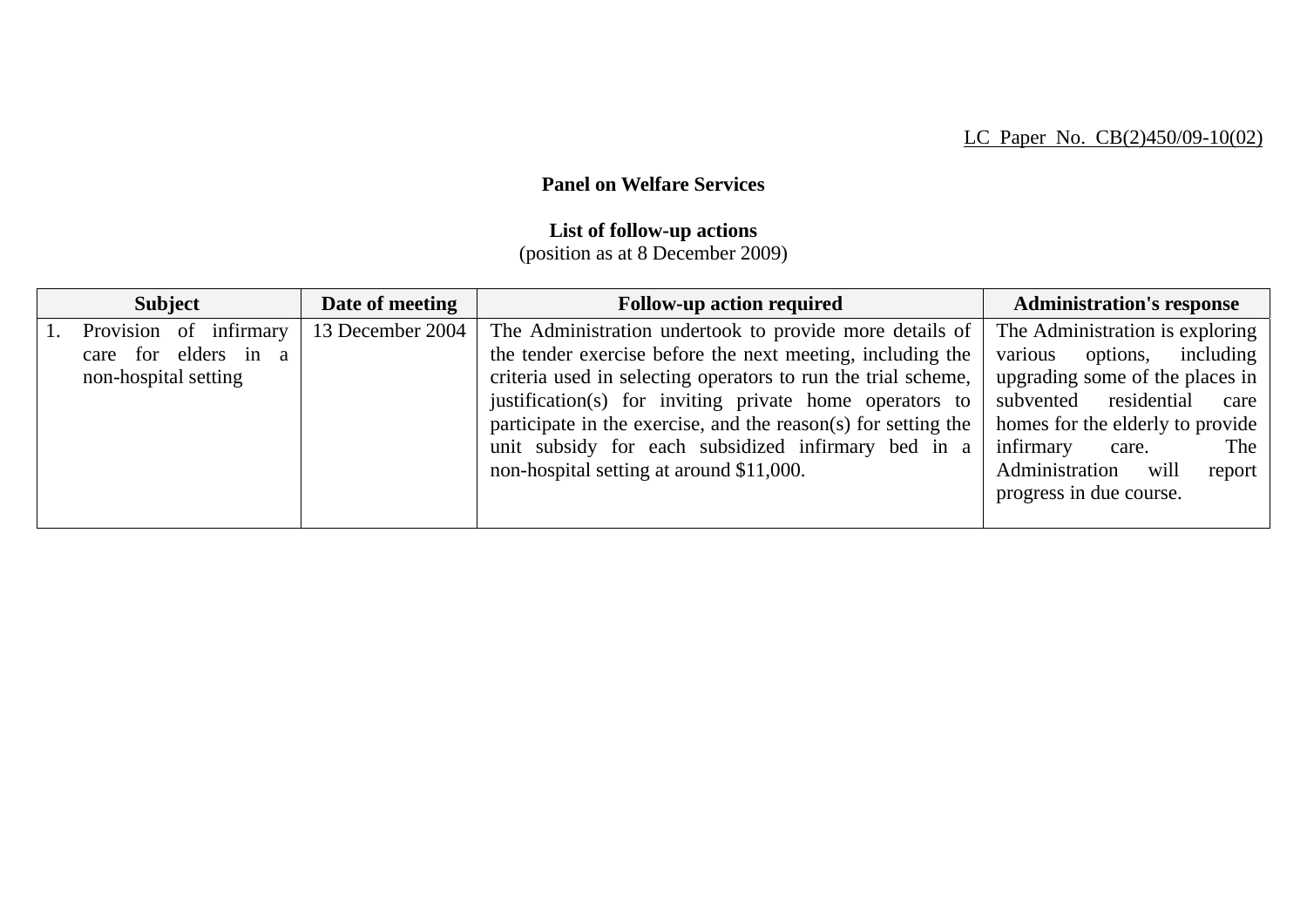| <b>Subject</b>                                                                                                                                           | Date of meeting | <b>Follow-up action required</b>                                                                                                                                                                           | <b>Administration's response</b>                                                                                                                                                                                                                                                                                                                                                                                                                                                                                                                                                                                                                                                                                                                                                                                                                                                                                                             |
|----------------------------------------------------------------------------------------------------------------------------------------------------------|-----------------|------------------------------------------------------------------------------------------------------------------------------------------------------------------------------------------------------------|----------------------------------------------------------------------------------------------------------------------------------------------------------------------------------------------------------------------------------------------------------------------------------------------------------------------------------------------------------------------------------------------------------------------------------------------------------------------------------------------------------------------------------------------------------------------------------------------------------------------------------------------------------------------------------------------------------------------------------------------------------------------------------------------------------------------------------------------------------------------------------------------------------------------------------------------|
| Conversion of self-care<br>$(S/C)$ hostel and home<br>for the aged $(H/A)$ places<br>into care and attention<br>providing<br>places<br>continuum of care | 14 March 2005   | The Administration was requested to provide its plan on<br>providing long term care for the elderly in the medium and<br>long terms, including financing for residential care services<br>for the elderly. | The<br>Administration<br>has<br>(LC)<br>submitted<br>two papers<br>Paper<br>Nos.<br>$CB(2)835/07-08(01)$<br>and<br>$CB(2)1038/07-08(01))$<br>to the<br>Subcommittee<br>on<br>Elderly<br>Services (the Subcommittee) on<br>"Residential Care Services for<br>Elderly" which<br>the<br>were<br>discussed on 22 January 2008<br>19<br>February<br>2008.<br>and<br>Another meeting was held on<br>11 April 2008 to follow up the<br>expressed<br>views<br>by<br>the<br>Subcommittee on, among other<br>things, the<br>financing<br>for<br>residential care services for the<br>elderly. The Administration is<br>studying the long-term planning<br>for subsidised residential care<br>services for the elderly through<br>a consultancy study led by the<br>Elderly Commission<br>(EC),<br>which is near completion. EC<br>will consider the study findings<br>recommendations,<br>and<br>and<br>report progress to the Panel in<br>early 2010. |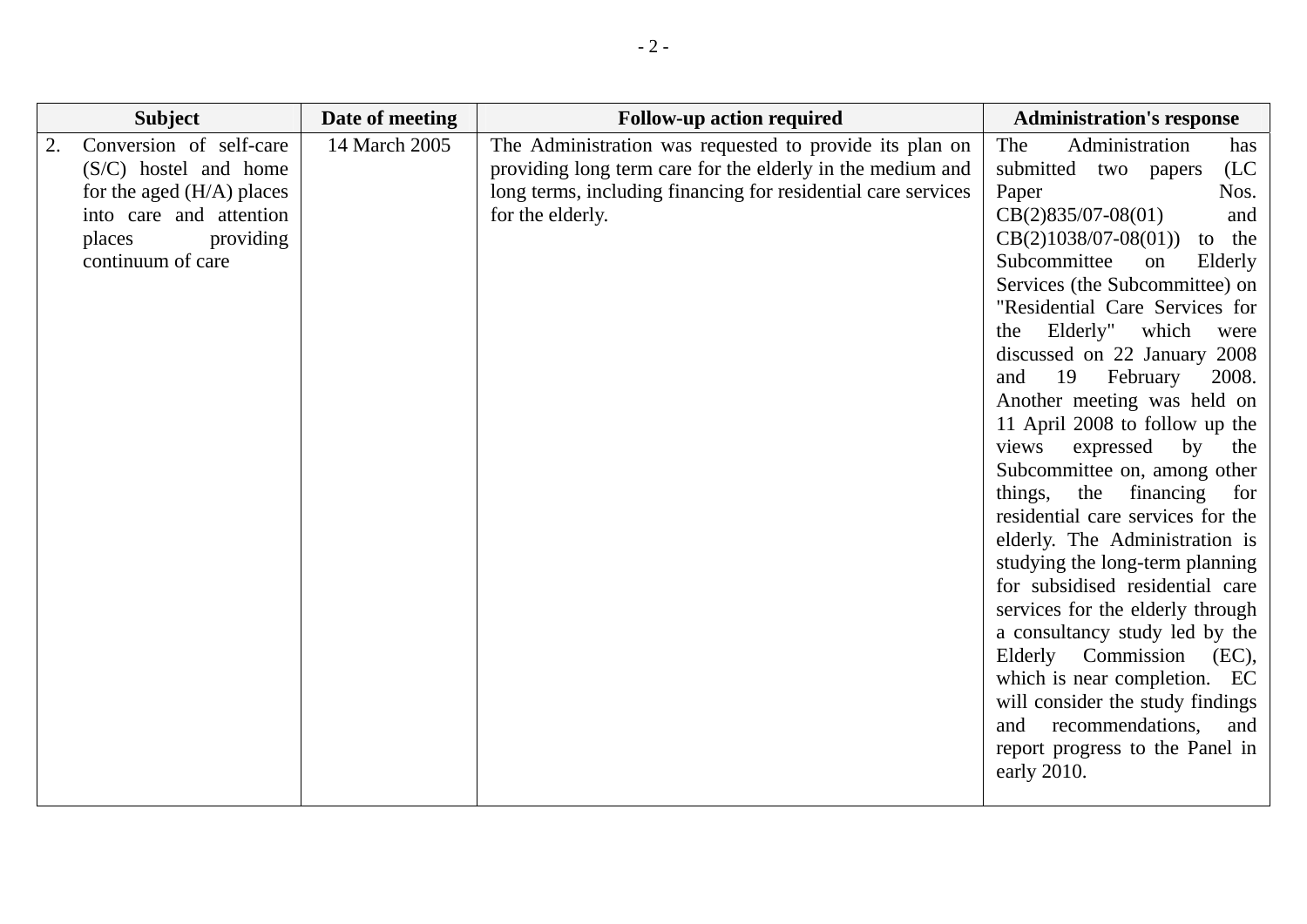| <b>Subject</b>                                                                                                                                               | Date of meeting | <b>Follow-up action required</b>                                                                                                                                                                                                                                                                                                                                                                                                                                                                                                                                    | <b>Administration's response</b>                                                                                                                                                                                                                                                                                                                                                                                                                                                       |
|--------------------------------------------------------------------------------------------------------------------------------------------------------------|-----------------|---------------------------------------------------------------------------------------------------------------------------------------------------------------------------------------------------------------------------------------------------------------------------------------------------------------------------------------------------------------------------------------------------------------------------------------------------------------------------------------------------------------------------------------------------------------------|----------------------------------------------------------------------------------------------------------------------------------------------------------------------------------------------------------------------------------------------------------------------------------------------------------------------------------------------------------------------------------------------------------------------------------------------------------------------------------------|
| Implementation<br>of the<br>3.<br>Integrated<br>Family<br>Service Centre<br>Model<br>closure<br>of<br>and<br>time-limited<br>Single<br><b>Parent Centres</b> | 9 May 2005      | The Administration was requested to revert to members on<br>whether to re-open the Single Parent Centres after the<br>completion of its review on the implementation of the<br>Integrated Family Service Centre (IFSC) service mode by<br>end 2009.                                                                                                                                                                                                                                                                                                                 | The transformation of IFSCs<br>was completed in 2004-2005.<br>October<br>2008,<br>the<br>In<br>Administration commissioned a<br>review on the implementation<br>of the IFSC service mode. It<br>is expected to be completed by<br>the end of 2009.<br>The<br>Administration<br>reported<br>progress to the Panel in March<br>2009 and further discussed the<br>matter at the May meeting.<br>The Administration will report<br>the result of the review to the<br>Panel in due course. |
| Progress report on the<br>4.<br>standardized assessment<br>mechanism<br>for<br>residential services for<br>people with disabilities                          | 21 March 2006   | The Administration was requested to include representative<br>from the Hong Kong Council of Social Service (HKCSS)<br>in the Review Working Group on Standardized Assessment<br>Mechanism for Residential Services for People with<br>Disabilities and to increase the number of representatives<br>from parents' groups in the Review Working Group.<br>The then Secretary for Health, Welfare and Food was<br>requested to come up with ways to solve the existing lack<br>of premises for providing residential services for people<br>with disabilities (PWDs). | The Administration will include<br>representative from the HKCSS<br>and invite more representatives<br>from parents' groups to the<br>future Review Working Group<br>meetings.<br>will<br>The<br>Bureau<br>consider<br>appropriate<br>measures<br>to<br>identify and<br>acquire suitable<br>premises/sites for providing<br>residential services to PWDs<br>and will report to LegCo in due<br>course.                                                                                 |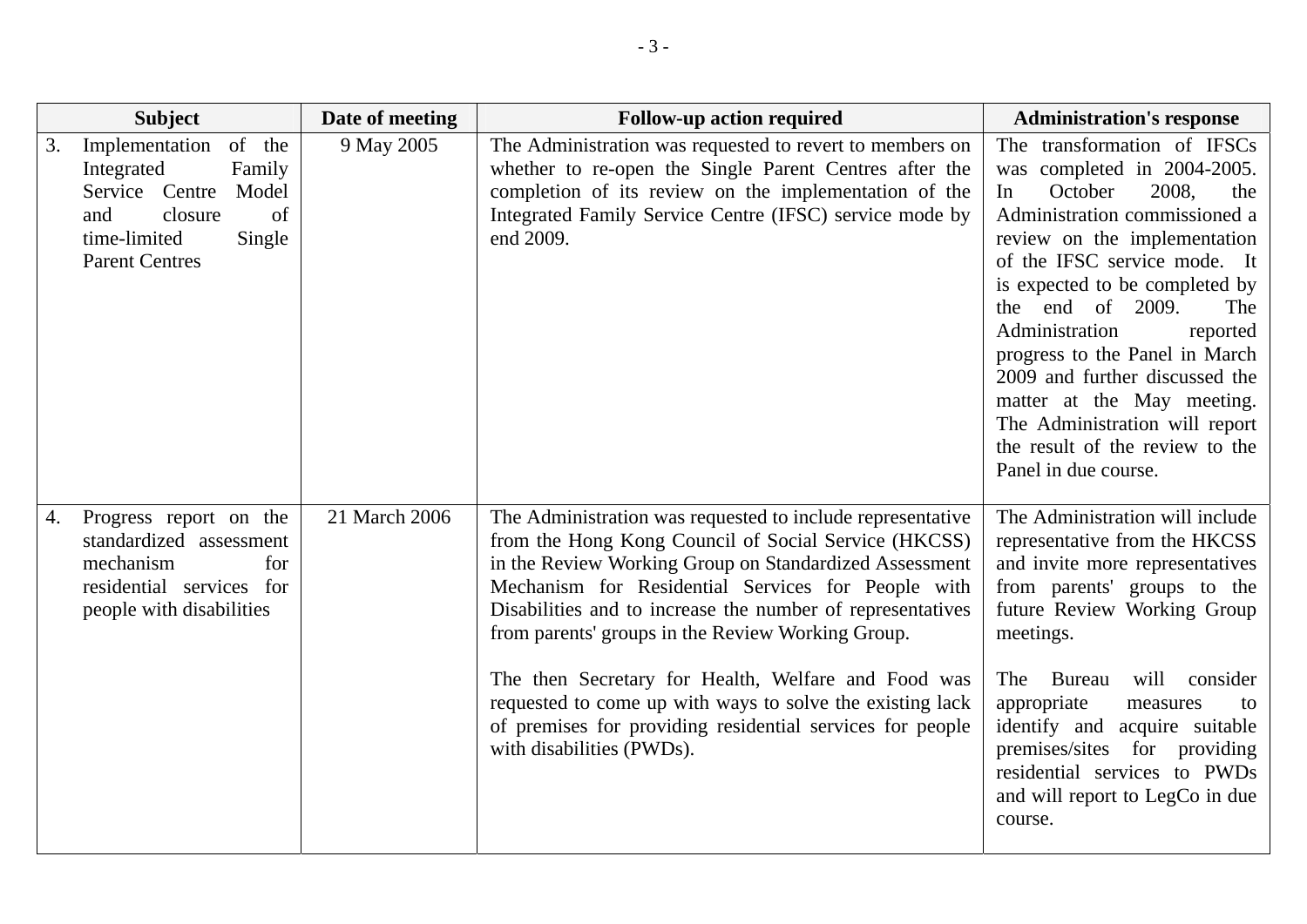| <b>Subject</b>                                                                                              | Date of meeting                 | <b>Follow-up action required</b>                                                                                                                                                                                                                                                                                                                                                                                                                                                                             | <b>Administration's response</b>                                                                                                                                                                                                                                       |
|-------------------------------------------------------------------------------------------------------------|---------------------------------|--------------------------------------------------------------------------------------------------------------------------------------------------------------------------------------------------------------------------------------------------------------------------------------------------------------------------------------------------------------------------------------------------------------------------------------------------------------------------------------------------------------|------------------------------------------------------------------------------------------------------------------------------------------------------------------------------------------------------------------------------------------------------------------------|
| Assistance to elderly not<br>5.<br>receiving<br>Comprehensive<br>Social<br>Security<br>Assistance<br>(CSSA) | 8 June 2006                     | The Administration was requested to –<br>provide a paper setting out the relevant figures to<br>(a)<br>substantiate its saying that a pay-as-you-go retirement<br>protection scheme was not feasible; and<br>consult employees in Hong Kong on whether they<br>(b)<br>were willing to allocate part of their MPF<br>contributions, say 50%, to a pool for distribution to<br>the current cohort of elders, on the understanding<br>they too would receive a monthly sum of some<br>\$2,500 in their old age. | The Administration is collating<br>the requisite information and<br>will provide a paper once ready.                                                                                                                                                                   |
| Review Report on the<br>6.<br>Grant<br>Sum<br>Lump<br><b>Subvention System</b>                              | 9 February 2009<br>9 March 2009 | The Administration was requested -<br>to provide the specific timetable for and priorities of<br>(a)<br>implementation of the 36 recommendations made by<br>the Lump Sum Grant Independent Review<br>Committee (LSGIRC);<br>to take necessary actions on the motion passed by the<br>(b)<br>Panel; and<br>to report regularly on the implementation of the<br>(c)<br>recommendations made by LSGIRC.                                                                                                         | The Administration aims at<br>introducing most of the new<br>initiatives by the end of 2009<br>and will advise the Panel of the<br>timetable and progress at an<br>appropriate time.<br>The Administration will follow<br>up on the recommendations<br>made by LSGIRC. |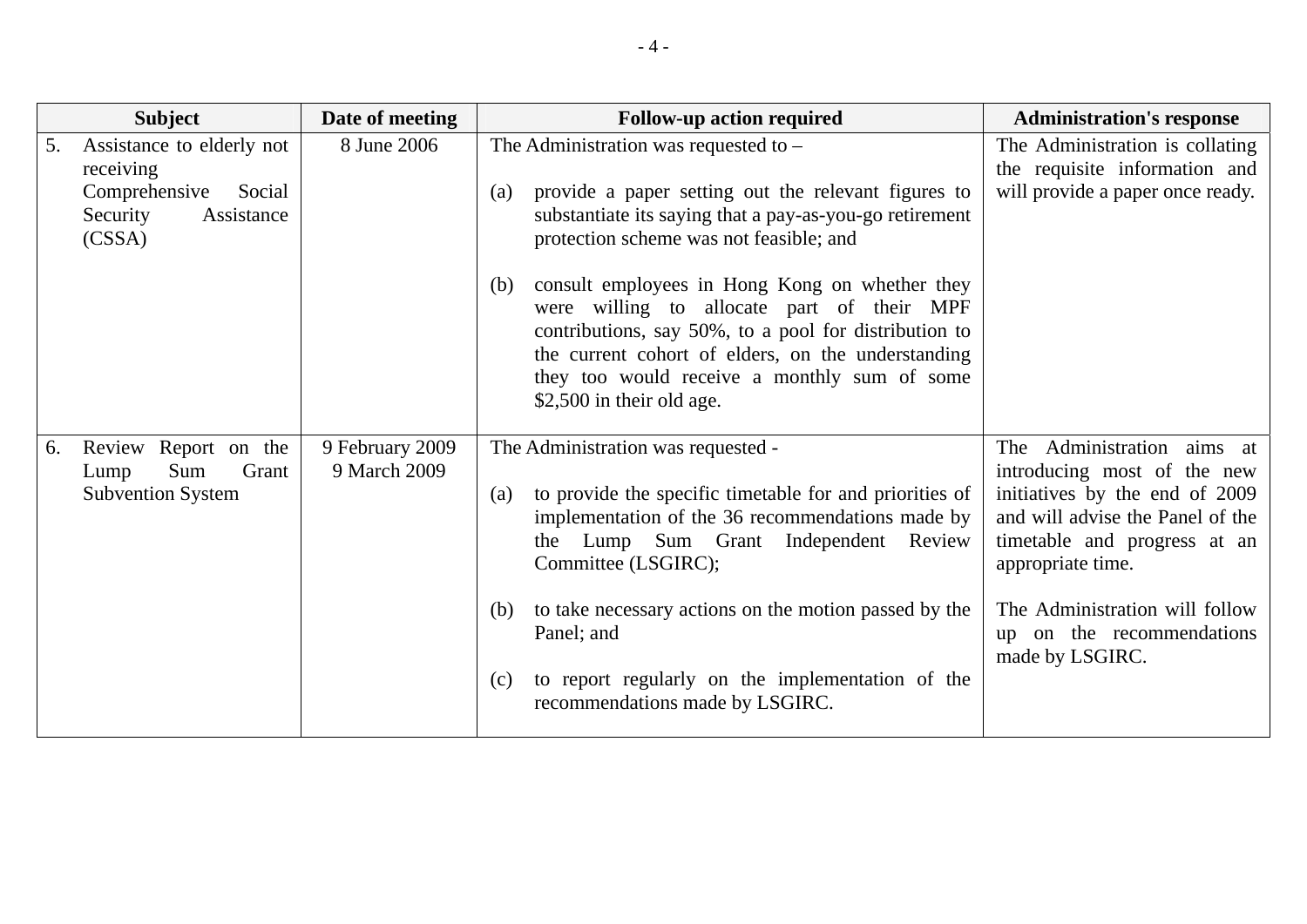|    | <b>Subject</b>                                                  | Date of meeting | <b>Follow-up action required</b>                                                                                                                                                                                                                                                                                                                                                                                                                                                                                                             | <b>Administration's response</b>                                                                                                                                                                                                                                                                                                                                                                                                          |
|----|-----------------------------------------------------------------|-----------------|----------------------------------------------------------------------------------------------------------------------------------------------------------------------------------------------------------------------------------------------------------------------------------------------------------------------------------------------------------------------------------------------------------------------------------------------------------------------------------------------------------------------------------------------|-------------------------------------------------------------------------------------------------------------------------------------------------------------------------------------------------------------------------------------------------------------------------------------------------------------------------------------------------------------------------------------------------------------------------------------------|
| 7. | Work progress of the<br><b>Family Council</b>                   | 11 May 2009     | The Administration was requested to provide information<br>on-<br>the priority of work and work plan of Subcommittee<br>(a)<br>on Family Support;<br>the efforts undertaken by the Family Council in<br>(b)<br>promoting the family-friendly employment practices;<br>the past discussions by the Family Council relating<br>(c)<br>to the integration of family policies and related<br>different<br>bureaux<br>programmes<br>across<br>and<br>departments, and the needs of children as well as the<br>future plan on the above areas; and | The Administration will follow<br>up the matter.                                                                                                                                                                                                                                                                                                                                                                                          |
|    |                                                                 |                 | the past discussions by the Family Council on the<br>(d)<br>specific needs and rights of men in the context of<br>their roles in the family.                                                                                                                                                                                                                                                                                                                                                                                                 |                                                                                                                                                                                                                                                                                                                                                                                                                                           |
| 8. | Community<br>support<br>services for ex-mentally<br>ill persons | 8 June 2009     | The Administration was requested to make periodic report<br>on the work progress of the Working Group on Mental<br>Health Services.                                                                                                                                                                                                                                                                                                                                                                                                          | At the joint meeting of the Panel<br>on Health Services and Panel on<br>Welfare Services held on 30<br>September<br>2009,<br>the<br>Administration<br>briefed<br>has<br>members on the latest progress<br>of the work of the Working<br>Mental<br>Health<br>Group<br>on<br>Services. The Administration has<br>also provided updates on the<br>Working Group on Mental<br>Health Services in a paper on<br>policy initiatives of Food and |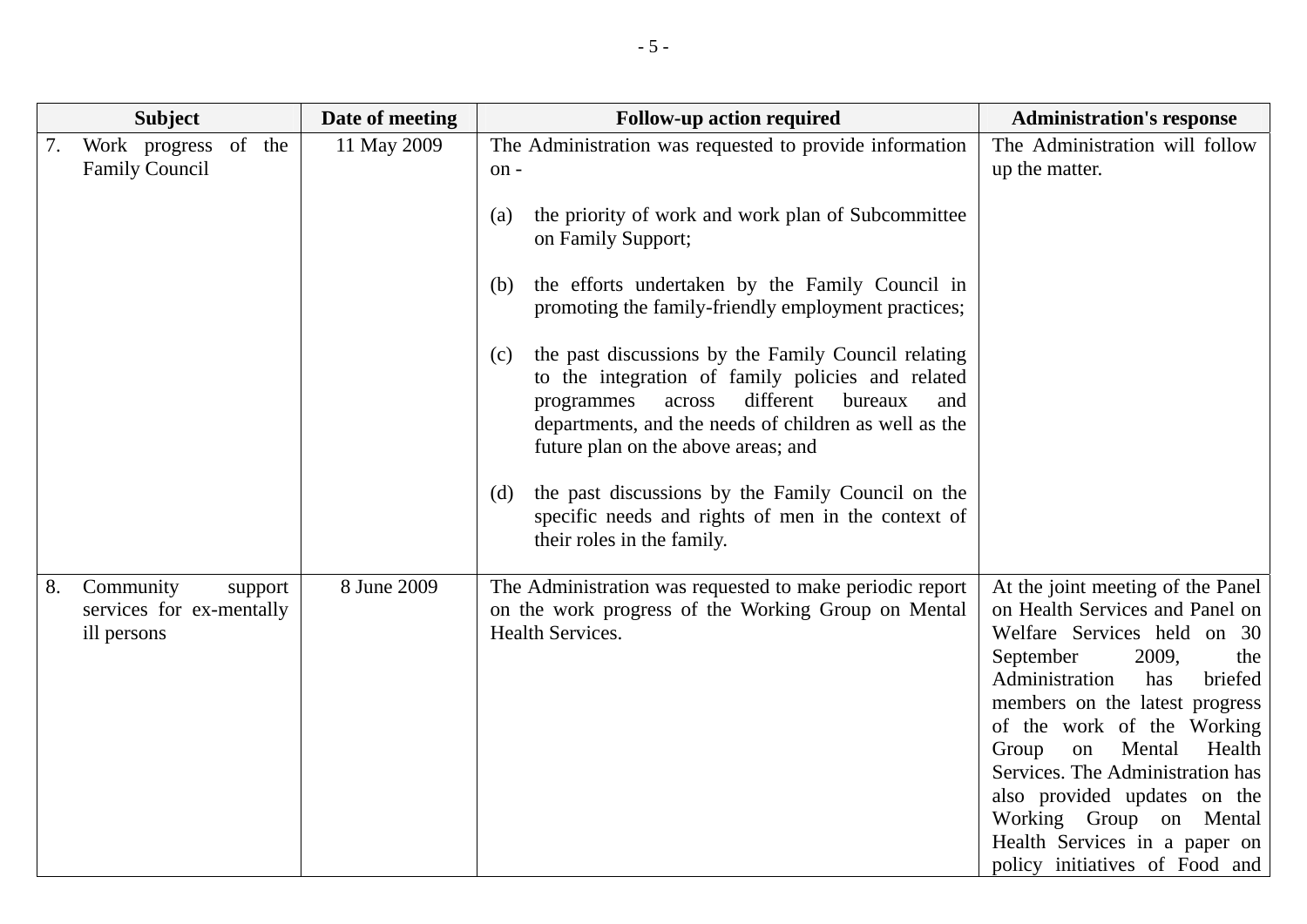|  | Health Bureau (LC Paper No.<br>$CB(2)40/09-10(01)$ which was<br>discussed at the meeting of the                                                                                                                                                                                                                                                                                                                                                                                                                            |
|--|----------------------------------------------------------------------------------------------------------------------------------------------------------------------------------------------------------------------------------------------------------------------------------------------------------------------------------------------------------------------------------------------------------------------------------------------------------------------------------------------------------------------------|
|  | Panel on Health Services on 16<br>October 2009.                                                                                                                                                                                                                                                                                                                                                                                                                                                                            |
|  | The work of the Working Group<br>on Mental Health Services in<br>assisting the Government in<br>reviewing existing mental health<br>services in Hong Kong is an<br>ongoing and long-term process.<br>In the light of the Working<br>Group's recommendations, we<br>will continue to prioritise and<br>proceed with<br>the<br>service<br>improvement measures on a step<br>by step basis in a practicable and<br>sustainable manner, and will<br>keep members informed of any<br>service enhancement measures<br>in future. |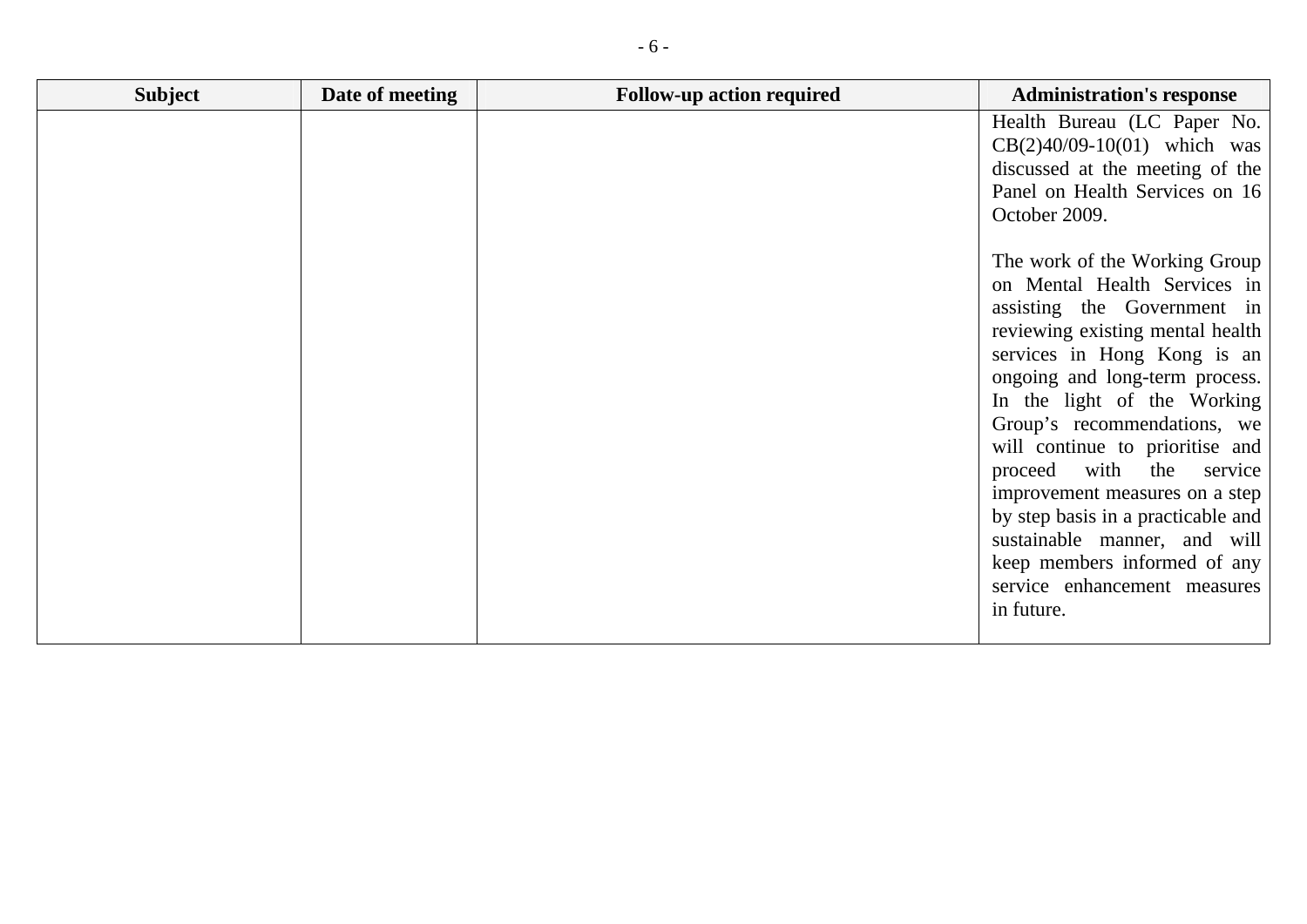| <b>Subject</b>                                                                                           | Date of meeting   | <b>Follow-up action required</b>                                                                                                                                                                                                                                                                                                                                                                                                                                                      | <b>Administration's response</b>                                                                                                                                                                                                                |
|----------------------------------------------------------------------------------------------------------|-------------------|---------------------------------------------------------------------------------------------------------------------------------------------------------------------------------------------------------------------------------------------------------------------------------------------------------------------------------------------------------------------------------------------------------------------------------------------------------------------------------------|-------------------------------------------------------------------------------------------------------------------------------------------------------------------------------------------------------------------------------------------------|
| Progress report on the<br>9.<br><b>Child Development Fund</b><br>(CDF)                                   | 13 July 2009      | The Administration was requested to -<br>ascertain from the relevant banks<br>that no<br>(a)<br>administration fee would be charged in respect of<br>CDF accounts;<br>report to the Panel the way forward for CDF after the<br>(b)<br>review of the Steering Committee on CDF;<br>provide the details of the 157 training programmes;<br>(c)<br>and<br>provide further information on the specific plans to<br>(d)<br>use the two-year savings made by the participating<br>children. | The Administration is collating<br>the required information and<br>will revert to the Panel in due<br>course.                                                                                                                                   |
| 10. General<br>public's<br><b>CSSA</b><br>of<br>perception<br>recipients                                 | 29 July 2009      | The Administration was requested to take necessary<br>actions on the motion passed by the Panel at the meeting<br>on 29 July 2009.                                                                                                                                                                                                                                                                                                                                                    | The Administration advises that<br>it will continue with its public<br>education work in this regard.                                                                                                                                           |
| 11. Professional<br>autonomy<br>of social workers in the<br>provision of subvented<br>community services | 28 September 2009 | The Administration was requested to take necessary<br>actions on the motion passed by the Panel at the meeting<br>on 28 September 2009.                                                                                                                                                                                                                                                                                                                                               | The Administration's response<br>was circulated vide LC Paper<br>$CB(2)374/09-10(01)$<br>No.<br>(English)<br>version)<br>on<br>25<br>November 2009 and LC Paper<br>No. CB(2)384/09-10 (Chinese<br>version) on 27 November 2009<br>respectively. |